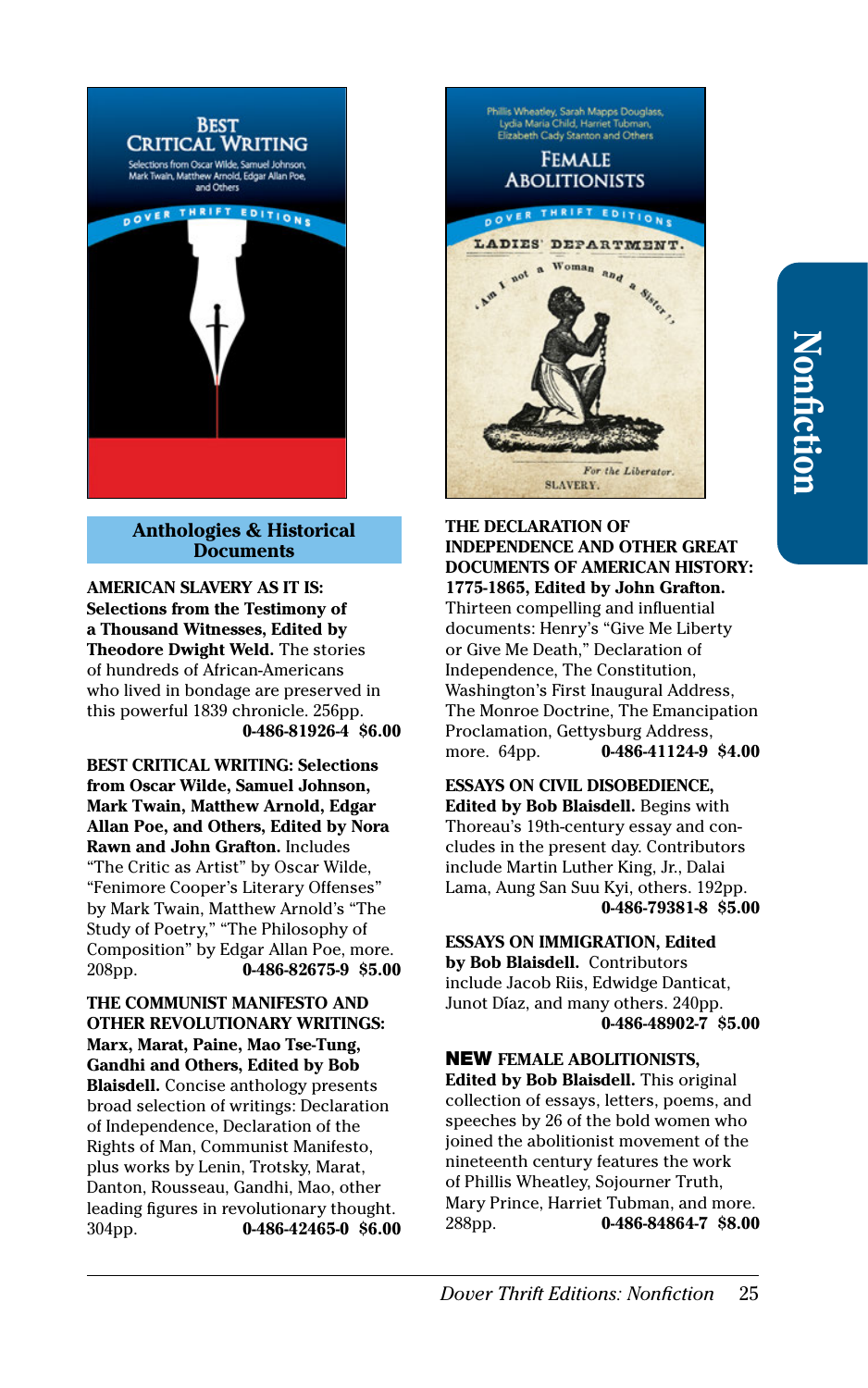

## **Anthologies & Historical Documents (cont'd)**

#### **GREAT ENGLISH ESSAYS: From Bacon to Chesterton, Edited by Bob Blaisdell.**  Essays spanning four centuries reflect the wit, wisdom, and common sense of a number of distinguished English writers. Includes works by Addison, Swift, Johnson, Goldsmith, Lamb, Woolf, Shaw, and others. 224pp. **[0-486-44082-6](http://store.doverpublications.com/0486440826.html) \$6.00**

## **A JOHN BROWN READER, John Brown, Frederick Douglass,**

**W. E. B. Du Bois, and Others.** Besides a selection of letters by the abolitionist himself, the original collection includes an excerpt from W. E. B. Du Bois's biography, *John Brown*, addresses by Frederick Douglass and Ralph Waldo Emerson, poetry by Louisa May Alcott, and more. 256pp. **[0-486-84562-1](http://store.doverpublications.com/0486845621.html) \$9.00**

July 2022 **SELECTED LETTERS OF THE ENGLISH ROMANTIC POETS, Edited by John Grafton.** This book opens a window into the actual lives of six major British Romantic poets— William Blake, William Wordsworth, Samuel Taylor Coleridge, Lord Byron, Percy Bysshe Shelley, and John Keats. 192pp. **[0-486-84823-X](http://store.doverpublications.com/048684823x.html) \$7.00**



#### **SLAVE NARRATIVES OF THE UNDERGROUND RAILROAD, Edited by Christine Rudisel and Bob Blaisdell.**

Firsthand accounts of escapes from slavery in the American South include narratives by Frederick Douglass, Sojourner Truth, and Harriet Tubman as well as lesser-known travelers of the Underground Railroad. 224pp. **[0-486-78061-9](http://store.doverpublications.com/0486780619.html) \$6.00**

**THE UNITED STATES CONSTITUTION: The Full Text with Supplementary Materials, Edited and with supplementary materials by Bob Blaisdell.** The basis of our nation's law and government, the Constitution is America's most important political and social document. This inexpensive reference contains the main text and amendments, plus a wealth of background information. 176pp. **[0-486-47166-7](http://store.doverpublications.com/0486471667.html) \$5.00**

**WHEN I WAS A SLAVE: Memoirs from the Slave Narrative Collection, Edited by Norman R. Yetman.** More than 2,000 former slaves provide first-person accounts in blunt, simple language about their lives in bondage. Illuminating, often startling information about southern life before, during, and after the Civil War. 160pp. **[0-486-42070-1](http://store.doverpublications.com/0486420701.html) \$5.00**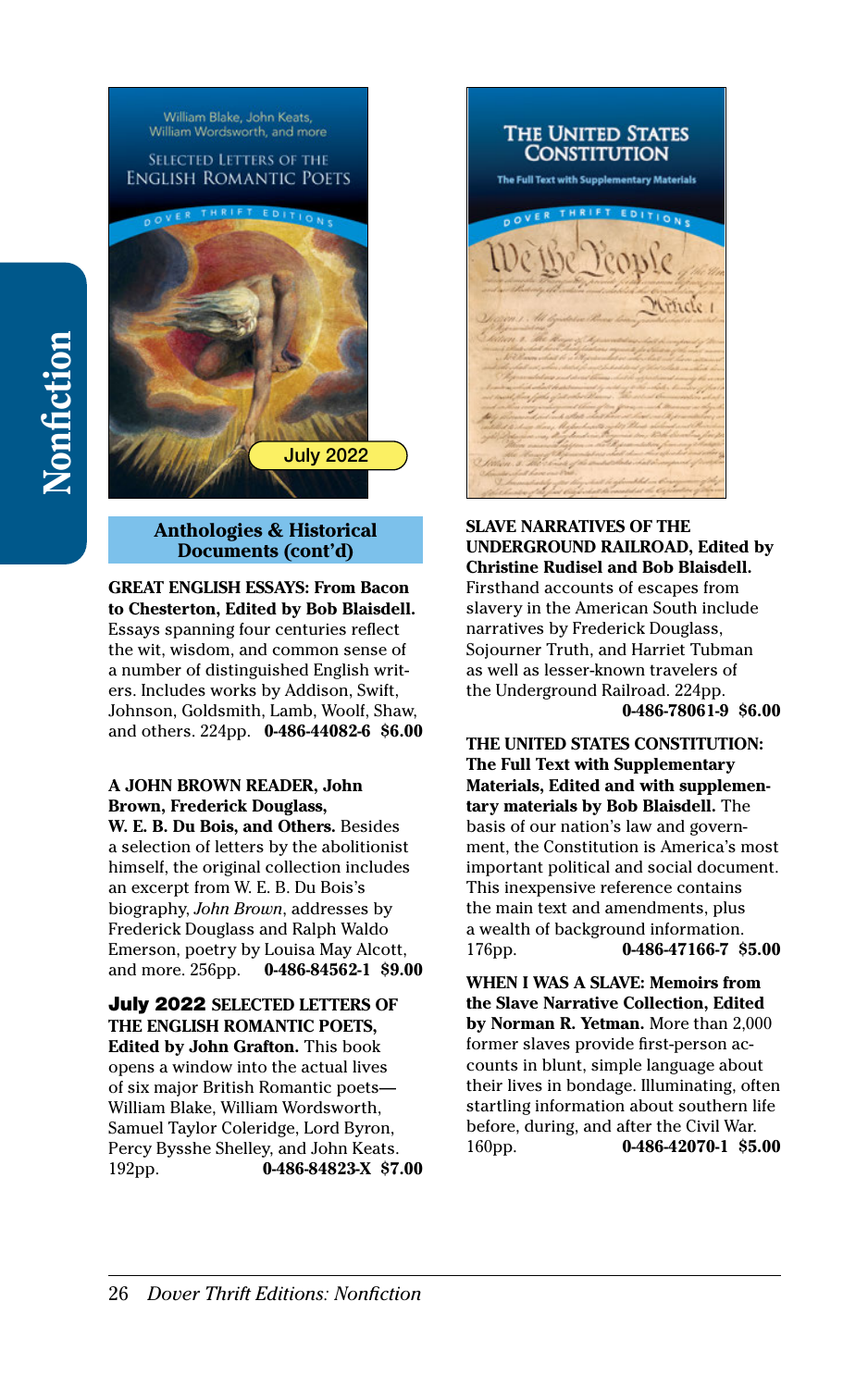## **GREAT INAUGURAL ADDRESSES**



#### **Speeches & Addresses**

**GREAT INAUGURAL ADDRESSES, Edited by James Daley.** This collection features the voices of 20 Chief Executives, from Washington's 1789 oration to Obama's 2009 speech. A reference for students of political science and an inspiration for readers of every political persuasion. 160pp. **[0-486-44577-1](http://store.doverpublications.com/0486445771.html) \$5.00**

**GREAT SPEECHES BY AFRICAN AMERICANS: Frederick Douglass, Sojourner Truth, Dr. Martin Luther King, Jr., Barack Obama, and Others, Edited by James Daley.** Tracing the struggle for freedom and civil rights across two centuries, this anthology comprises speeches by Martin Luther King, Jr., Marcus Garvey, Malcolm X, Barack Obama, and many other influential figures. 160pp. (Sold anywhere except Europe and the UK). **[0-486-44761-8](http://store.doverpublications.com/0486447618.html) \$5.00**

#### **GREAT SPEECHES BY AMERICAN WOMEN, Edited by James Daley.**

Here are 21 legendary speeches from the country's most inspirational female voices, including Sojourner Truth, Susan B. Anthony, Eleanor Roosevelt, Hillary Rodham Clinton, Nancy Pelosi, and many others. 192pp. **[0-486-46141-6](http://store.doverpublications.com/0486461416.html) \$5.00**

# **GREAT SPEECHES OF THE 20TH CENTURY**



**GREAT SPEECHES BY NATIVE AMERICANS, Edited by Bob Blaisdell.**  These 82 speeches encompass five centuries of Indian encounters with nonindigenous peoples. Speakers include Chief Joseph, Sitting Bull, Tecumseh, Seattle, Geronimo, Crazy Horse, and many lesser-known leaders. 240pp. **[0-486-41122-2](http://store.doverpublications.com/0486411222.html) \$6.00**

#### **GREAT SPEECHES OF THE 20TH CENTURY, Edited by Bob Blaisdell.**

Addresses by Winston Churchill, Franklin Delano Roosevelt, Mohandas Gandhi, Martin Luther King, Malcolm X, Ronald Reagan, Barack Obama, the Dalai Lama, César Chávez, and many others. 256pp. **[0-486-47467-4](http://store.doverpublications.com/0486474674.html) \$6.00**

# **GREAT SPEECHES ON GAY RIGHTS,**

**Edited by James Daley.** Tracing the movement's rhetoric from the late 1800s to the present, includes Ingersoll's "Address at the Funeral of Walt Whitman," Milk's "Hope Speech," and Kameny's "Civil Liberties: A Progress Report." 160pp. **[0-486-47512-3](http://store.doverpublications.com/0486475123.html) \$5.00**

**GREEK AND ROMAN ORATORY, Edited by Bob Blaisdell.** Inexpensive compilation of great speeches includes Pericles on the Peloponnesian War and Julius Caesar on the punishment of the Catiline conspirators, plus orations by Alcibiades, Demosthenes, Cicero, and many others. 192pp. **[0-486-49622-8](http://store.doverpublications.com/0486496228.html) \$4.50**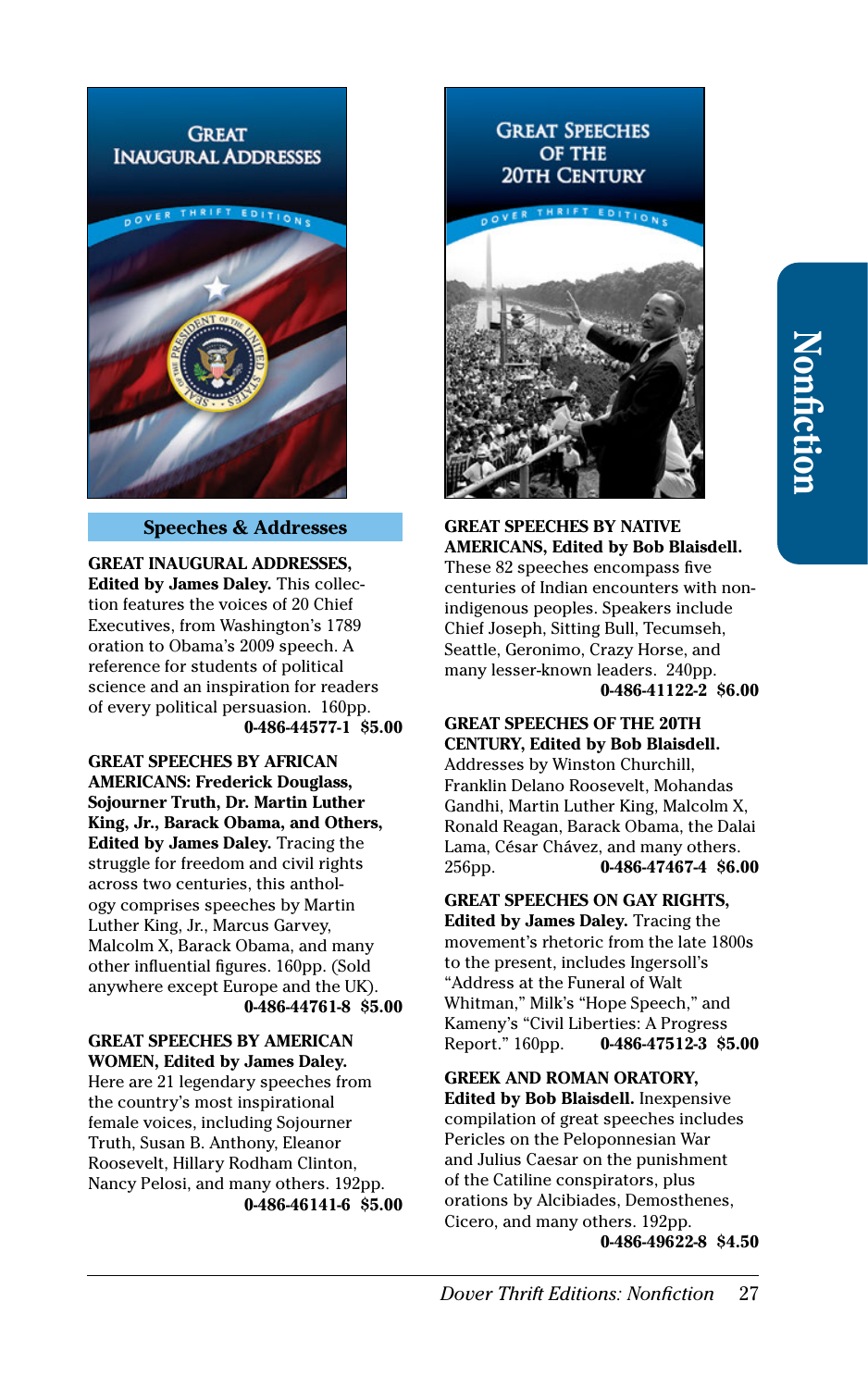

# **Speeches & Addresses (cont'd)**

**HISTORY'S GREATEST SPEECHES, Edited by James Daley.** This anthology presents 20 of the world's most influential public orations, including stirring addresses by Abraham Lincoln, Martin Luther King, Patrick Henry, and many other famous leaders. 240pp. **[0-486-49739-9](http://store.doverpublications.com/0486497399.html) \$6.00**

**INFAMOUS SPEECHES: From Robespierre to Osama bin Laden, Edited by Bob Blaisdell.** Historical survey of speeches invoking racism, genocide, anti-Semitism, terrorism, and other hateful, extremist views. Includes orations by Hitler, Stalin, Mussolini, Mao, Andrew Jackson, Joseph R. McCarthy, Jefferson Davis, and others. 240pp. **[0-486-47849-1](http://store.doverpublications.com/0486478491.html) \$3.50**

## **Quotations**

**BOOK OF AFRICAN-AMERICAN QUOTATIONS.** 224pp.

**[0-486-47589-1](http://store.doverpublications.com/0486475891.html) \$6.00**

**BOOKS AND READING: A Book of Quotations.** Over 450 quotes. 80pp. **[0-486-42463-4](http://store.doverpublications.com/0486424634.html) \$3.00**

**MUSIC: A Book of Quotations.** More than 400 memorable quotes. 64pp. **[0-486-41596-1](http://store.doverpublications.com/0486415961.html) \$3.00**



**WIT AND WISDOM OF AMERICA'S FIRST LADIES: A Book of Quotations.**  64pp. **[0-486-49887-5](http://store.doverpublications.com/0486498875.html) \$3.00**

**WIT AND WISDOM OF THE AMERICAN PRESIDENTS: A Book of Quotations.**  80pp. **[0-486-41427-2](http://store.doverpublications.com/0486414272.html) \$4.00**

**WOMEN'S WIT AND WISDOM: A Book of Quotations, Edited by Susan L. Rattiner.** Over 400 memorable quotes from the last 2,500 years by Sappho, Queen Elizabeth I, Harriet Tubman, Susan B. Anthony, Eleanor Roosevelt, Erma Bombeck, Oprah Winfrey, and many others. A delight! 80pp. **[0-486-41123-0](http://store.doverpublications.com/0486411230.html) \$3.00**

#### **Religious Texts**

**THE KORAN, Translated by J. M. Rodwell.** A guide to daily life, the Koran is considered the finest work of Arabic prose in existence. This accessible translation restores the traditional ordering of the chapters. 528pp. **[0-486-44569-0](http://store.doverpublications.com/0486445690.html) \$8.00**

**THE POPOL VUH.** 64pp. **[0-486-83664-9](http://store.doverpublications.com/0486836649.html) \$3.00**

**WISDOM OF THE BUDDHA: The Unabridged Dhammapada, Edited by F. Max Müller.** A compelling introduction to Buddhist thought, revealing the Four Truths and the Eightfold Path to enlightenment, the means by which to overcome essential suffering. 64pp. **[0-486-41120-6](http://store.doverpublications.com/0486411206.html) \$3.00**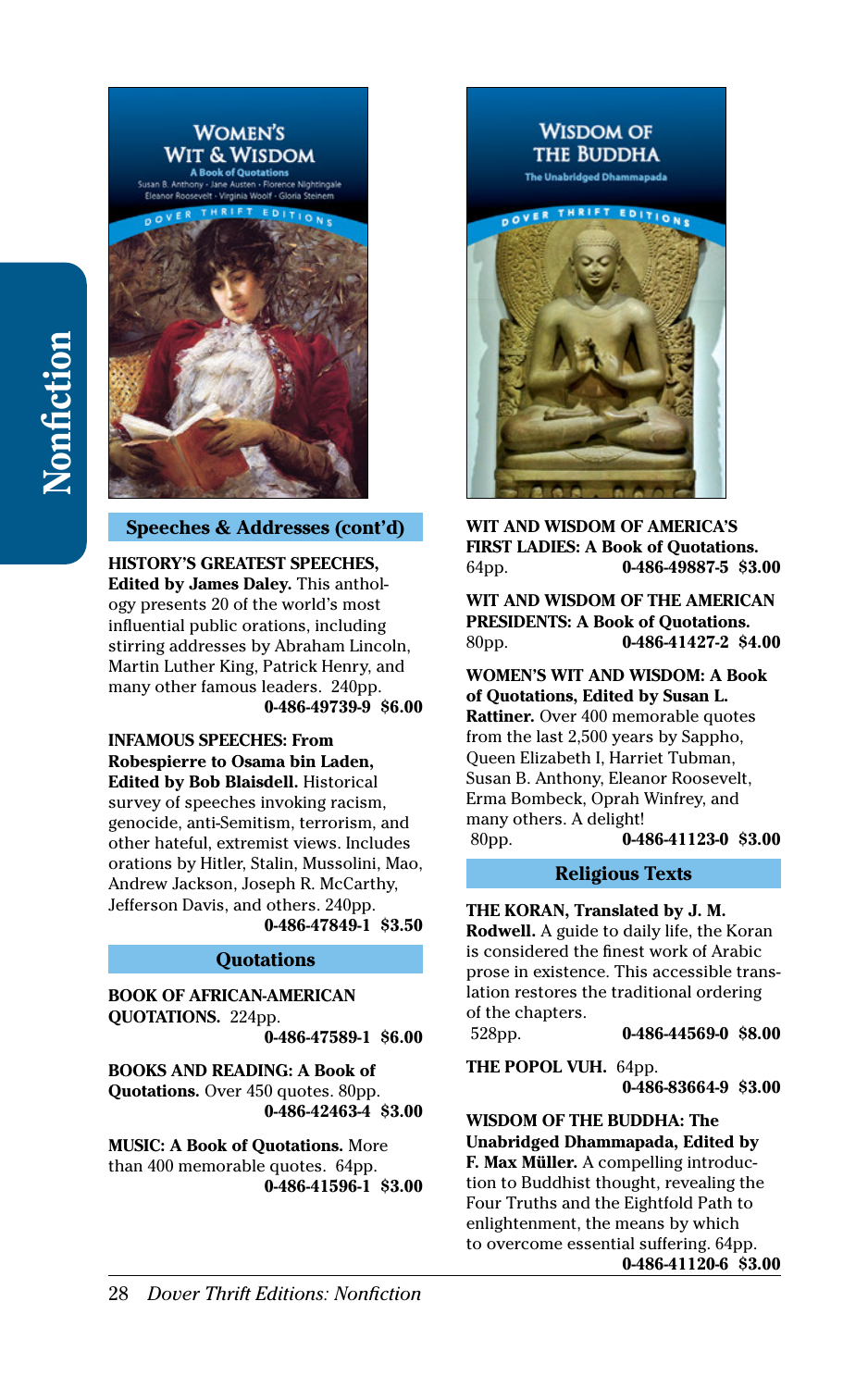# Abigail and John Adams **SELECTED LETTERS OF ABIGAIL AND JOHN ADAMS**



## **Abigail and John Adams**

**SELECTED LETTERS OF ABIGAIL AND JOHN ADAMS.** 176pp. **[0-486-84170-7](http://store.doverpublications.com/0486841707.html) \$5.00**

# **Aristotle**

**THE METAPHYSICS.** 352pp. **[0-486-81749-0](http://store.doverpublications.com/0486817490.html) \$9.00**

**NICOMACHEAN ETHICS.** 256pp. **[0-486-40096-4](http://store.doverpublications.com/0486400964.html) \$6.00**

**PHYSICS.** 272pp. **[0-486-81351-7](http://store.doverpublications.com/0486813517.html) \$6.00**

**POETICS.** 64pp. **[0-486-29577-X](http://store.doverpublications.com/048629577x.html) \$3.00**

**POLITICS.** 368pp. **[0-486-41424-8](http://store.doverpublications.com/0486414248.html) \$7.00**

**RHETORIC.** 192pp. **[0-486-43793-0](http://store.doverpublications.com/0486437930.html) \$5.00**

#### **Marcus Aurelius**

**MEDITATIONS.** 112pp. **[0-486-29823-X](http://store.doverpublications.com/048629823x.html) \$4.00**

**Jane Austen**

NEW **SELECTED LETTERS.** 224pp. **[0-486-83302-X](http://store.doverpublications.com/048683302x.html) \$6.00**

# **Mary Austin**

**THE LAND OF LITTLE RAIN.** 80pp. **[0-486-29037-9](http://store.doverpublications.com/0486290379.html) \$4.00** Francis Bacon & Tomasso Campanella **NEW ATLANTIS &** The City of the Sun **Two Classic Utopias** 



#### **Francis Bacon and Tomasso Campanella**

**NEW ATLANTIS AND THE CITY OF THE SUN: Two Classic Utopias.** 112pp. **[0-486-82172-2](http://store.doverpublications.com/0486821722.html) \$4.00**

## **Ambrose Bierce**

**THE DEVIL'S DICTIONARY.** 1,000 barbed and brilliant definitions. 144pp. **[0-486-27542-6](http://store.doverpublications.com/0486275426.html) \$4.00**

#### **Henry Box Brown**

**NARRATIVE OF THE LIFE OF HENRY BOX BROWN.** 80pp. **[0-486-79575-6](http://store.doverpublications.com/0486795756.html) \$4.00**

#### **Julius Caesar**

**THE GALLIC WAR.** 6 maps, 7 figures. 224pp. **[0-486-45107-0](http://store.doverpublications.com/0486451070.html) \$6.00**

# **Andrew Carnegie**

**THE AUTOBIOGRAPHY OF ANDREW CARNEGIE AND HIS ESSAY THE GOSPEL OF WEALTH.** 304pp. **[0-486-49637-6](http://store.doverpublications.com/0486496376.html) \$6.00**

#### **Mary Boykin Chesnut**

**A DIARY FROM DIXIE: A Journal of the Confederacy, 1860-1865.** 16 full page halftones. 352pp. **[0-486-84053-0](http://store.doverpublications.com/0486840530.html) \$8.00**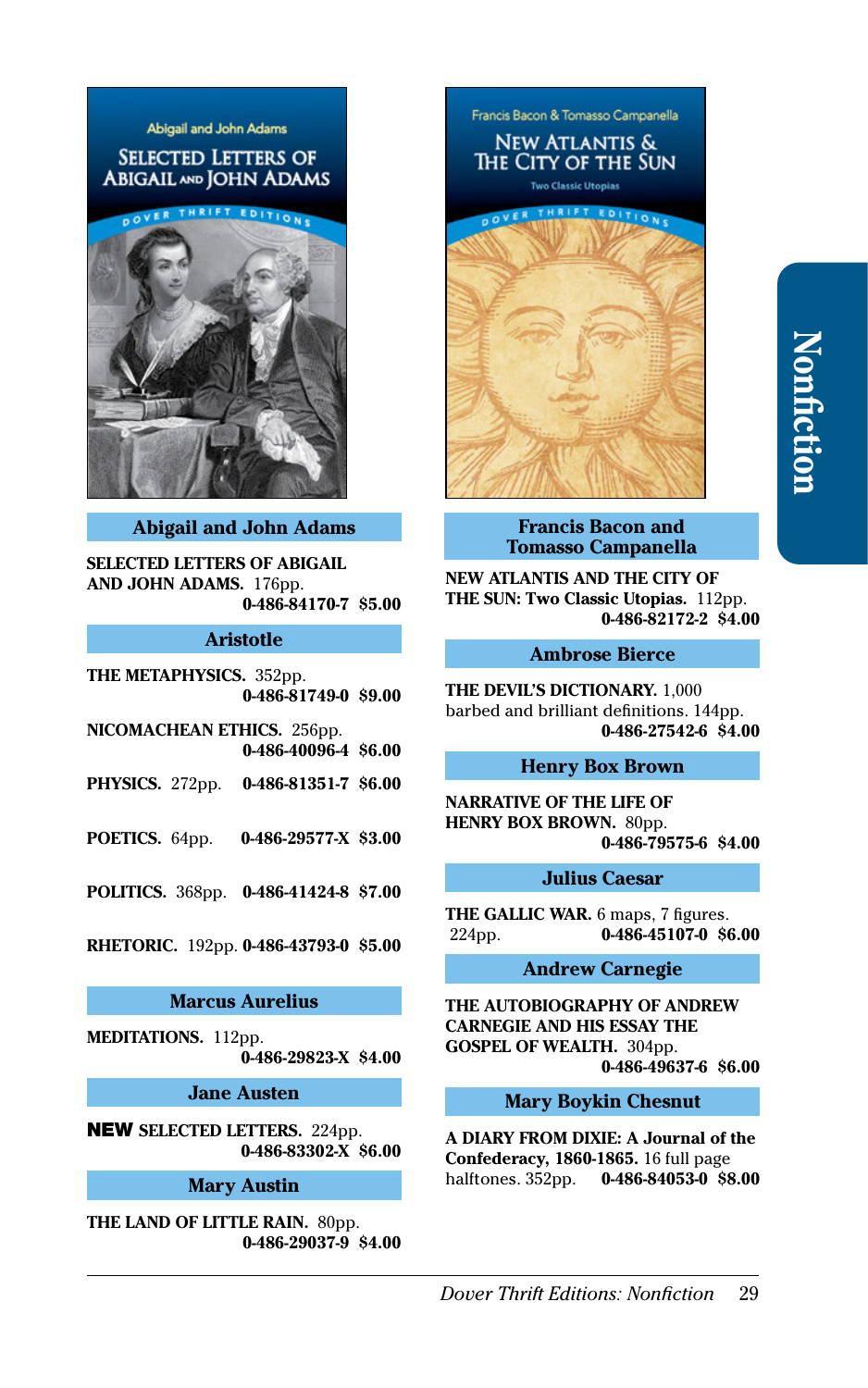

**G. K. Chesterton**

**ORTHODOXY.** 160pp. **[0-486-84336-X](http://store.doverpublications.com/048684336x.html) \$5.00**

**Marcus Tullius Cicero**

**CICERO'S ORATIONS.** 512pp. **[0-486-82285-0](http://store.doverpublications.com/0486822850.html) \$12.00**

**Confucius**

**THE ANALECTS.** 144pp. **[0-486-28484-0](http://store.doverpublications.com/0486284840.html) \$4.00**

**Anna Julia Cooper**

**A VOICE FROM THE SOUTH.** 160pp. **[0-486-80563-8](http://store.doverpublications.com/0486805638.html) \$5.00**

**William and Ellen Craft**

**RUNNING A THOUSAND MILES FOR FREEDOM: Or, the Escape of William and Ellen Craft from Slavery.** 64pp. **[0-486-79348-6](http://store.doverpublications.com/0486793486.html) \$4.00**

**General George Armstrong Custer**

**MY LIFE ON THE PLAINS: or, Personal Experiences with Indians.** 304pp. **[0-486-83599-5](http://store.doverpublications.com/0486835995.html) \$8.00**

## **Charles Darwin**

**ON THE ORIGIN OF SPECIES: By Means of Natural Selection.** 1859 edition. 336pp. **[0-486-45006-6](http://store.doverpublications.com/0486450066.html) \$7.00**



#### **Charles Dickens**

**AMERICAN NOTES.** 240pp. **[0-486-81772-5](http://store.doverpublications.com/0486817725.html) \$6.00**

**A CHILD'S HISTORY OF ENGLAND.**  400pp. **[0-486-83615-0](http://store.doverpublications.com/0486836150.html) \$9.00**

**PICTURES FROM ITALY.** 176pp. **[0-486-80708-8](http://store.doverpublications.com/0486807088.html) \$5.00**

#### **Frederick Douglass**

**FREDERICK DOUGLASS ON SLAVERY AND THE CIVIL WAR: Selections from His Writings.** 80pp. **[0-486-43171-1](http://store.doverpublications.com/0486431711.html) \$4.00**

**GREAT SPEECHES BY FREDERICK DOUGLASS.** 160pp. **[0-486-49882-4](http://store.doverpublications.com/0486498824.html) \$5.00**

**NARRATIVE OF THE LIFE OF FREDERICK DOUGLASS.** 96pp. **[0-486-28499-9](http://store.doverpublications.com/0486284999.html) \$4.00**

# **W. E. B. Du Bois**

**THE SOULS OF BLACK FOLK.** 176pp. **[0-486-28041-1](http://store.doverpublications.com/0486280411.html) \$5.00**

**W. E. B. DU BOIS: SELECTIONS FROM HIS WRITINGS.** Lesser-known writings include "Strivings of the Negro People," "A Negro Schoolmaster in the New South," "The Talented Tenth," "Address to the Nation: The Niagara Movement Speech," "Evolution of the Race Problem," and more. 208pp. **[0-486-49623-6](http://store.doverpublications.com/0486496236.html) \$5.00**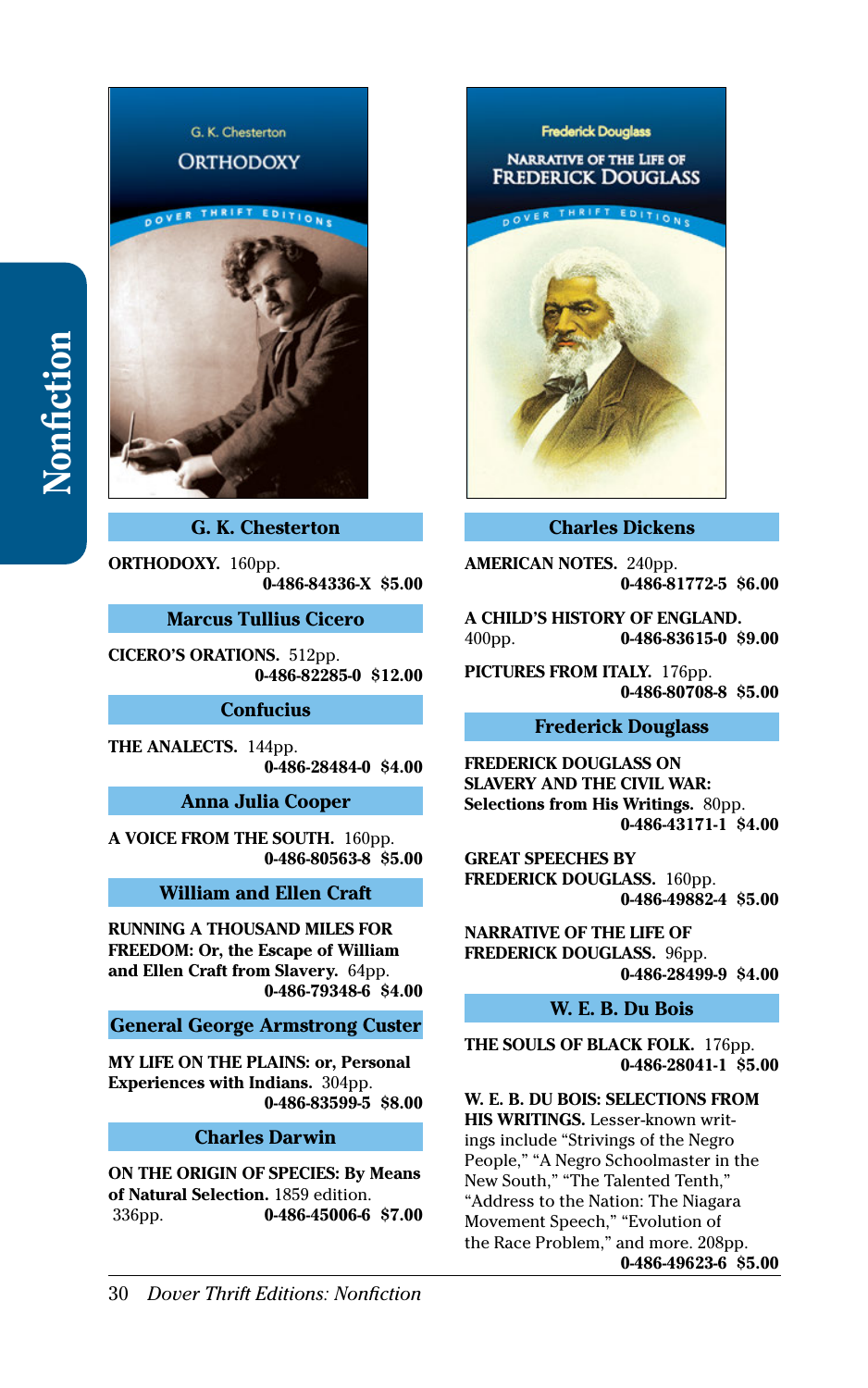

#### **Will Durant**

NEW **THE STORY OF PHILOSOPHY.**  496pp. **[0-486-84855-8](http://store.doverpublications.com/0486848558.html) \$11.00**

**Jonathan Edwards and Others**

**SINNERS IN THE HANDS OF AN ANGRY GOD AND OTHER PURITAN SERMONS.**  224pp. **[0-486-44601-8](http://store.doverpublications.com/0486446018.html) \$6.00**

#### **Ralph Waldo Emerson**

**NATURE AND OTHER ESSAYS.** 176pp. **[0-486-46947-6](http://store.doverpublications.com/0486469476.html) \$5.00**

**SELF-RELIANCE AND OTHER ESSAYS.**  128pp. **[0-486-27790-9](http://store.doverpublications.com/0486277909.html) \$4.00**

#### **Epictetus**

**ENCHIRIDION.** 64pp.

**[0-486-43359-5](http://store.doverpublications.com/0486433595.html) \$4.00**

**THE PHILOSOPHY OF EPICTETUS: Golden Sayings and Fragments.** 96pp. **[0-486-81123-9](http://store.doverpublications.com/0486811239.html) \$4.00**

#### **Epicurus**

**THE PHILOSOPHY OF EPICURUS.**  272pp. **[0-486-83303-8](http://store.doverpublications.com/0486833038.html) \$8.00**

**Olaudah Equiano**

**THE LIFE OF OLAUDAH EQUIANO.**  192pp. **[0-486-40661-X](http://store.doverpublications.com/048640661x.html) \$5.00**

#### **Desiderius Erasmus**

**IN PRAISE OF FOLLY.** 80pp. **[0-486-42689-0](http://store.doverpublications.com/0486426890.html) \$4.00**

Sir James George Frazer **THE GOLDEN BOUGH Abridged Fditio** 



**William Faulkner**

**OLE MISS JUVENILIA.** 144pp. **[0-486-82243-5](http://store.doverpublications.com/0486822435.html) \$4.00**

# **E. M. Forster**

NEW **ASPECTS OF THE NOVEL.**  112pp. (US & Canada Only). **[0-486-84986-4](http://store.doverpublications.com/0486849864.html) \$6.00**

#### **Benjamin Franklin**

**THE AUTOBIOGRAPHY OF BENJAMIN FRANKLIN.** 144pp. **[0-486-29073-5](http://store.doverpublications.com/0486290735.html) \$4.00**

**WIT AND WISDOM FROM POOR RICHARD'S ALMANACK.** 64pp. **[0-486-40891-4](http://store.doverpublications.com/0486408914.html) \$3.00**

#### **Sir James George Frazer**

**THE GOLDEN BOUGH: Abridged Edition.** 768pp. **[0-486-83610-X](http://store.doverpublications.com/048683610x.html) \$13.00**

#### **Sigmund Freud**

**BEYOND THE PLEASURE PRINCIPLE.**  64pp. **[0-486-79030-4](http://store.doverpublications.com/0486790304.html) \$3.00**

**CIVILIZATION AND ITS DISCONTENTS.**  80pp. (US Only). **[0-486-28253-8](http://store.doverpublications.com/0486282538.html) \$3.00**

**THE EGO AND THE ID.** 64pp. **[0-486-82156-0](http://store.doverpublications.com/0486821560.html) \$3.00**

**THE INTERPRETATION OF DREAMS.**  480pp. **[0-486-78942-X](http://store.doverpublications.com/048678942x.html) \$10.00**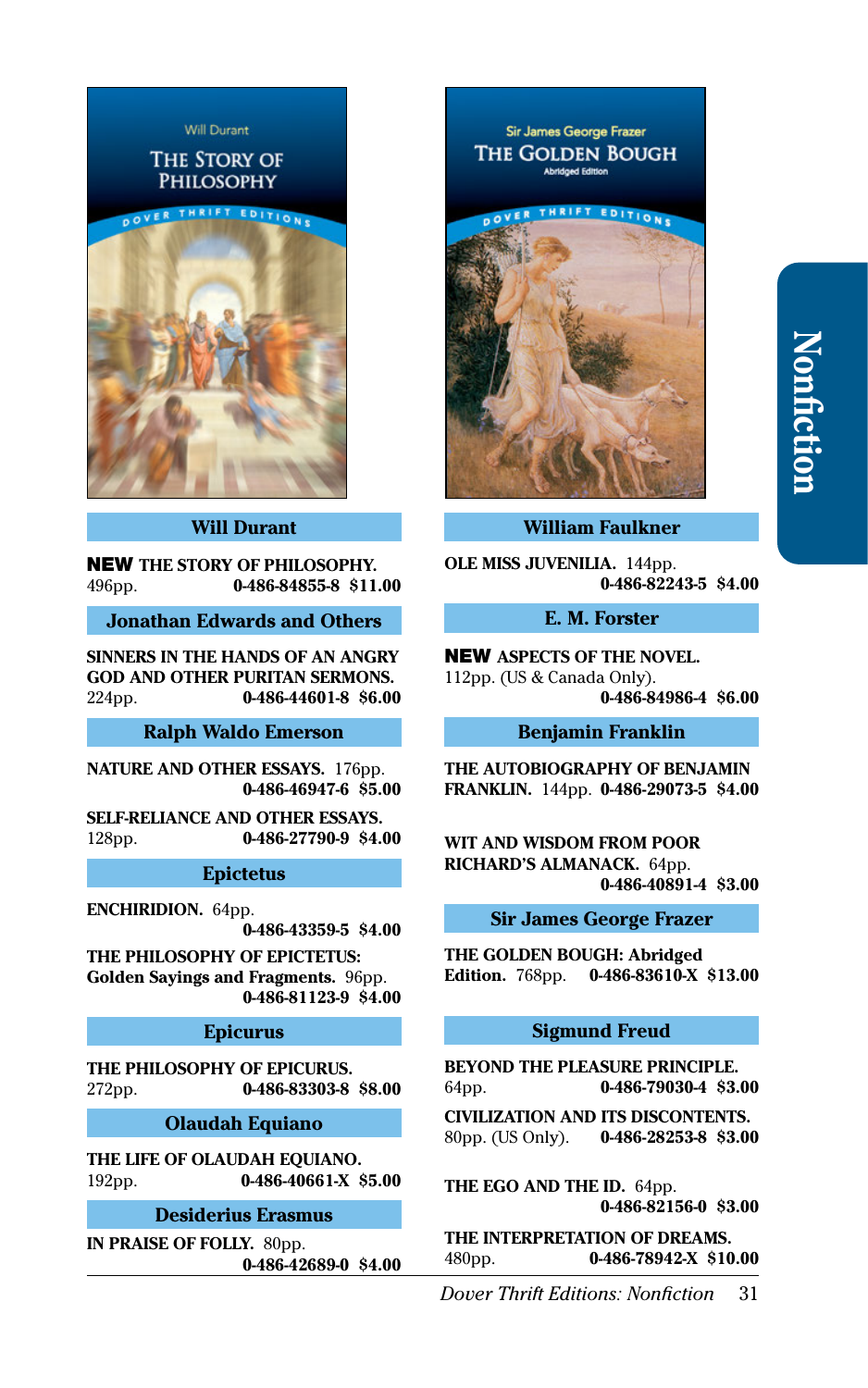#### **Marcus Garvey MESSAGE TO THE PEOPLE** The Course of African Philosophy THRIFT EDITION



**Sigmund Freud (cont'd)**

**ON DREAMS.** 64pp. (Sold anywhere except Europe and the UK). **[0-486-41595-3](http://store.doverpublications.com/0486415953.html) \$3.50**

**TOTEM AND TABOO.** 160pp. **[0-486-82752-6](http://store.doverpublications.com/0486827526.html) \$5.00**

## **Margaret Fuller**

#### **THE ESSENTIAL MARGARET FULLER.**

Includes the travelogue *Summer on the Lakes,* contributions to the literary journal *The Dial,* dispatches from revolutionary Italy, essays, and unpublished journals. 240pp. **[0-486-83409-3](http://store.doverpublications.com/0486834093.html) \$6.00**

**WOMAN IN THE NINETEENTH CENTURY.** 144pp. **[0-486-40662-8](http://store.doverpublications.com/0486406628.html) \$4.00**

# **Marcus Garvey**

**MESSAGE TO THE PEOPLE: The Course of African Philosophy.** 160pp. **[0-486-84279-7](http://store.doverpublications.com/0486842797.html) \$5.00**

**SELECTED WRITINGS AND SPEECHES OF MARCUS GARVEY.** Includes

"Declaration of the Rights of the Negro Peoples of the World" and "Africa for the Africans." 224pp. **[0-486-43787-6](http://store.doverpublications.com/0486437876.html) \$6.00**

# **Henry George**

**THE ESSENCE OF PROGRESS AND POVERTY.** 80pp. **[0-486-84207-X](http://store.doverpublications.com/048684207x.html) \$4.00**



**Alexander Hamilton**

NEW **SELECTED WRITINGS.** Concise collection of the Founding Father's public and private writings provides an introduction to his life, personality, political career, and influence. Includes political essays, selections from the Federalist Papers, and personal correspondence. 272pp. **[0-486-81556-0](http://store.doverpublications.com/0486815560.html) \$6.00**

#### **Alexander Hamilton, James Madison, John Jay**

**THE FEDERALIST PAPERS.** 448pp. **[0-486-49636-8](http://store.doverpublications.com/0486496368.html) \$7.00**

#### **Patrick Henry and Others**

**THE ANTI-FEDERALIST PAPERS.** 224pp. **[0-486-84345-9](http://store.doverpublications.com/0486843459.html) \$6.00**

#### **Josiah Henson**

**THE LIFE OF JOSIAH HENSON: An Inspiration for Harriet Beecher Stowe's Uncle Tom.** 96pp. **[0-486-80045-8](http://store.doverpublications.com/0486800458.html) \$4.00**

## **Thomas Hobbes**

**LEVIATHAN.** 416pp.

**[0-486-82153-6](http://store.doverpublications.com/0486821536.html) \$9.00**

# **Harriet Jacobs**

**INCIDENTS IN THE LIFE OF A SLAVE GIRL.** 176pp. **[0-486-41931-2](http://store.doverpublications.com/0486419312.html) \$5.00**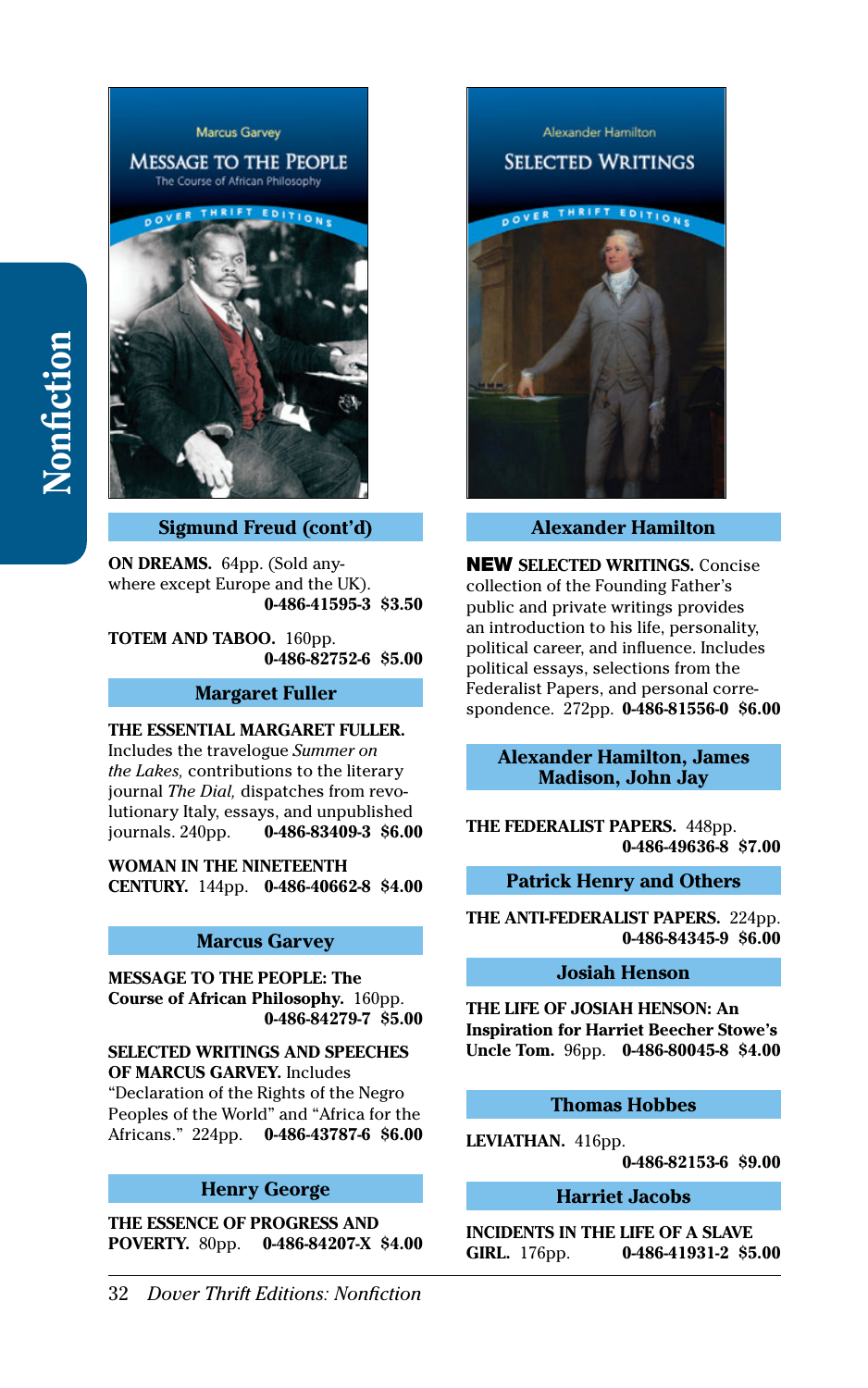

#### **William James**

**PRAGMATISM.** 128pp. **[0-486-82662-7](http://store.doverpublications.com/0486826627.html) \$5.00**

**THE VARIETIES OF RELIGIOUS EXPERIENCE.** 544pp. **[0-486-82663-5](http://store.doverpublications.com/0486826635.html) \$11.00**

## **Thomas Jefferson**

**THE AUTOBIOGRAPHY OF THOMAS JEFFERSON.** 112pp. **[0-486-81197-2](http://store.doverpublications.com/0486811972.html) \$4.00**

# **James Joyce**

**CRITICAL WRITINGS.** 160pp. **[0-486-82436-5](http://store.doverpublications.com/0486824365.html) \$5.00**

#### **Immanuel Kant**

**CRITIQUE OF PURE REASON.** 512pp. **[0-486-82151-X](http://store.doverpublications.com/048682151x.html) \$13.00**

# **Helen Keller**

**THE STORY OF MY LIFE.** 80pp. **[0-486-29249-5](http://store.doverpublications.com/0486292495.html) \$3.00**

**T. E. Lawrence**

**SEVEN PILLARS OF WISDOM.** 688pp. **[0-486-82149-8](http://store.doverpublications.com/0486821498.html) \$10.00**

#### **Vladimir Ilyich Lenin**

**THE STATE AND REVOLUTION.** 144pp. **[0-486-84808-6](http://store.doverpublications.com/0486848086.html) \$5.00** George Perkins Marsh

**MAN AND NATURE** 



**Abraham Lincoln**

**GREAT SPEECHES.** Includes "Gettysburg Address" and "Second Inaugural Address." 128pp. **[0-486-26872-1](http://store.doverpublications.com/0486268721.html) \$5.00**

**THE LINCOLN-DOUGLAS DEBATES.**  128pp. **[0-486-81723-7](http://store.doverpublications.com/0486817237.html) \$5.00**

**LINCOLN: A BOOK OF QUOTATIONS.**  176pp. **[0-486-80607-3](http://store.doverpublications.com/0486806073.html) \$5.00**

**THE WIT AND WISDOM OF ABRAHAM LINCOLN: A Book of Quotations.** 96pp. **[0-486-44097-4](http://store.doverpublications.com/0486440974.html) \$4.00**

#### **John Locke**

**THE SECOND TREATISE OF GOVERNMENT AND A LETTER CONCERNING TOLERATION.** 160pp. **[0-486-42464-2](http://store.doverpublications.com/0486424642.html) \$5.00**

#### **Jack London**

**JOHN BARLEYCORN.** 176pp. **[0-486-81707-5](http://store.doverpublications.com/0486817075.html) \$5.00**

**THE ROAD.** 128pp. **[0-486-81120-4](http://store.doverpublications.com/0486811204.html) \$4.00**

#### **Niccolò Machiavelli**

**THE PRINCE.** 80pp.

**[0-486-27274-5](http://store.doverpublications.com/0486272745.html) \$4.00**

#### **George Perkins Marsh**

**MAN AND NATURE: Or, Physical Geography as Modified by Human Action.** 480pp. **[0-486-84728-4](http://store.doverpublications.com/0486847284.html) \$8.00**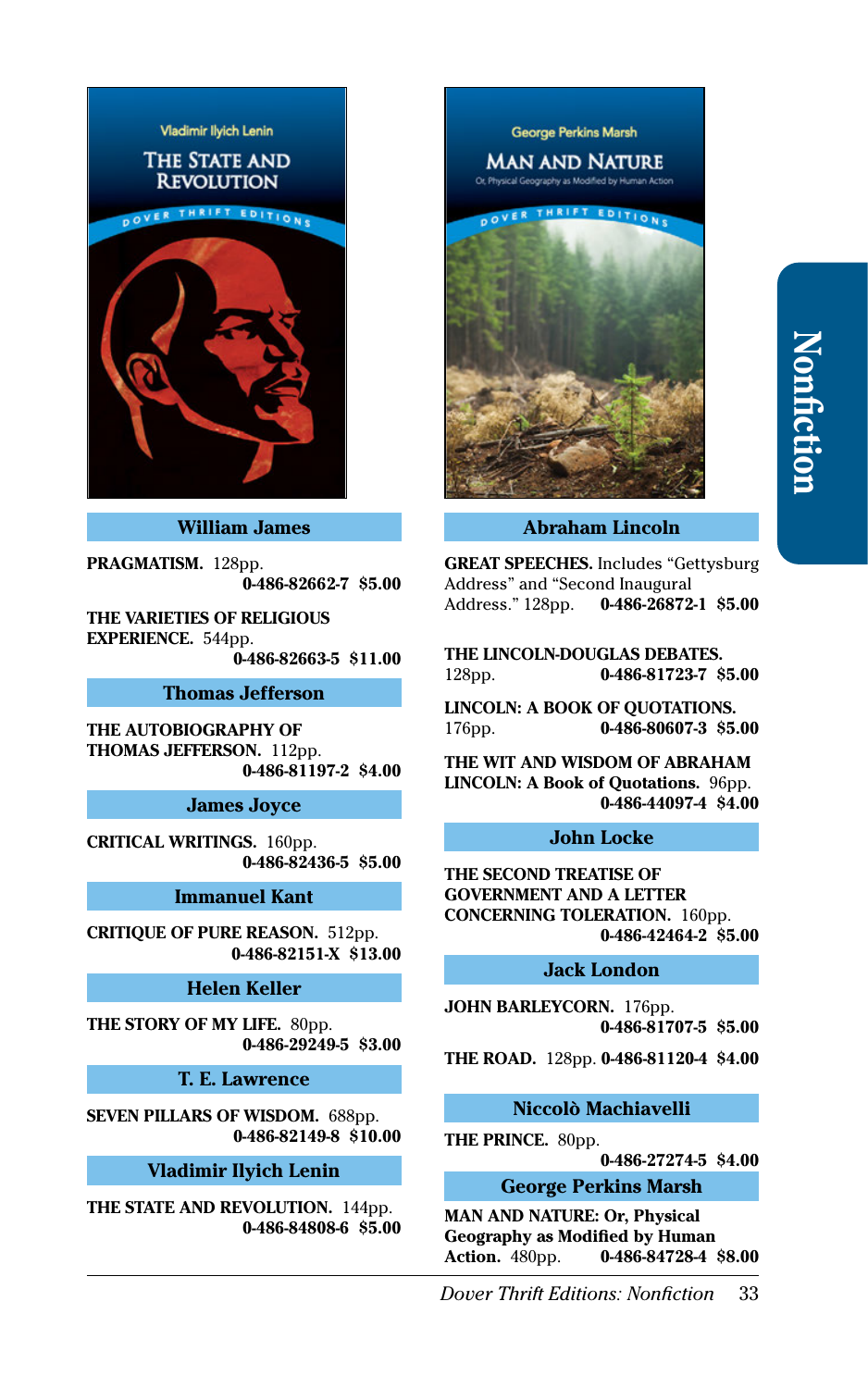

## **John Marshall**

July 2022 **THE ESSENTIAL WRITINGS OF JOHN MARSHALL.**  224pp. **[0-486-84919-8](http://store.doverpublications.com/0486849198.html) \$6.00**

## **Karl Marx**

**CAPITAL: VOLUME ONE: A Critique of Political Economy.** 784pp. **[0-486-83239-2](http://store.doverpublications.com/0486832392.html) \$14.00**

# **John Stuart Mill**

**THE LOGIC OF THE MORAL SCIENCES.**  128pp. **[0-486-84197-9](http://store.doverpublications.com/0486841979.html) \$5.00**

**ON LIBERTY.** 112pp. **[0-486-42130-9](http://store.doverpublications.com/0486421309.html) \$4.50**

**THE SUBJECTION OF WOMEN.** 112pp. **[0-486-29601-6](http://store.doverpublications.com/0486296016.html) \$4.00**

**UTILITARIANISM.** 64pp. **[0-486-45422-3](http://store.doverpublications.com/0486454223.html) \$3.00**

## **John Milton**

**AREOPAGITICA AND OTHER PROSE WORKS.** 192pp. **[0-486-81125-5](http://store.doverpublications.com/0486811255.html) \$5.00**

#### **Sir Thomas More**

**A DIALOGUE OF COMFORT AGAINST TRIBULATION.** 272pp. **[0-486-81117-4](http://store.doverpublications.com/0486811174.html) \$6.00**

**UTOPIA.** 96pp. **[0-486-29583-4](http://store.doverpublications.com/0486295834.html) \$4.00**

# **Friedrich Nietzsche** THE USE AND ABUSE OF HISTORY DOVER THRIFT EDITIONS



**Lady Murasaki Shikibu**

**THE DIARY OF LADY MURASAKI.**  80pp. **[0-486-83665-7](http://store.doverpublications.com/0486836657.html) \$5.00**

**John Henry Newman**

**APOLOGIA PRO VITA SUA.** 336pp. **[0-486-44213-6](http://store.doverpublications.com/0486442136.html) \$7.00**

#### **Friedrich Nietzsche**

**THE ANTICHRIST.** 96pp. **[0-486-82666-X](http://store.doverpublications.com/048682666x.html) \$4.00**

**BEYOND GOOD AND EVIL: Prelude to a Philosophy of the Future.** 160pp. **[0-486-29868-X](http://store.doverpublications.com/048629868x.html) \$5.00**

**THE BIRTH OF TRAGEDY.** 96pp. **[0-486-28515-4](http://store.doverpublications.com/0486285154.html) \$4.00**

**THE GAY SCIENCE.** 256pp. **[0-486-84168-5](http://store.doverpublications.com/0486841685.html) \$6.00**

**THE GENEALOGY OF MORALS.** 128pp. **[0-486-42691-2](http://store.doverpublications.com/0486426912.html) \$4.00**

**THUS SPAKE ZARATHUSTRA.** 288pp. **[0-486-40663-6](http://store.doverpublications.com/0486406636.html) \$6.00**

**TWILIGHT OF THE IDOLS.** 80pp. **[0-486-83167-1](http://store.doverpublications.com/0486831671.html) \$4.00**

**THE USE AND ABUSE OF HISTORY.**  80pp. **[0-486-83640-1](http://store.doverpublications.com/0486836401.html) \$4.00**

**THE WILL TO POWER.** 240pp. **[0-486-83166-3](http://store.doverpublications.com/0486831663.html) \$7.00**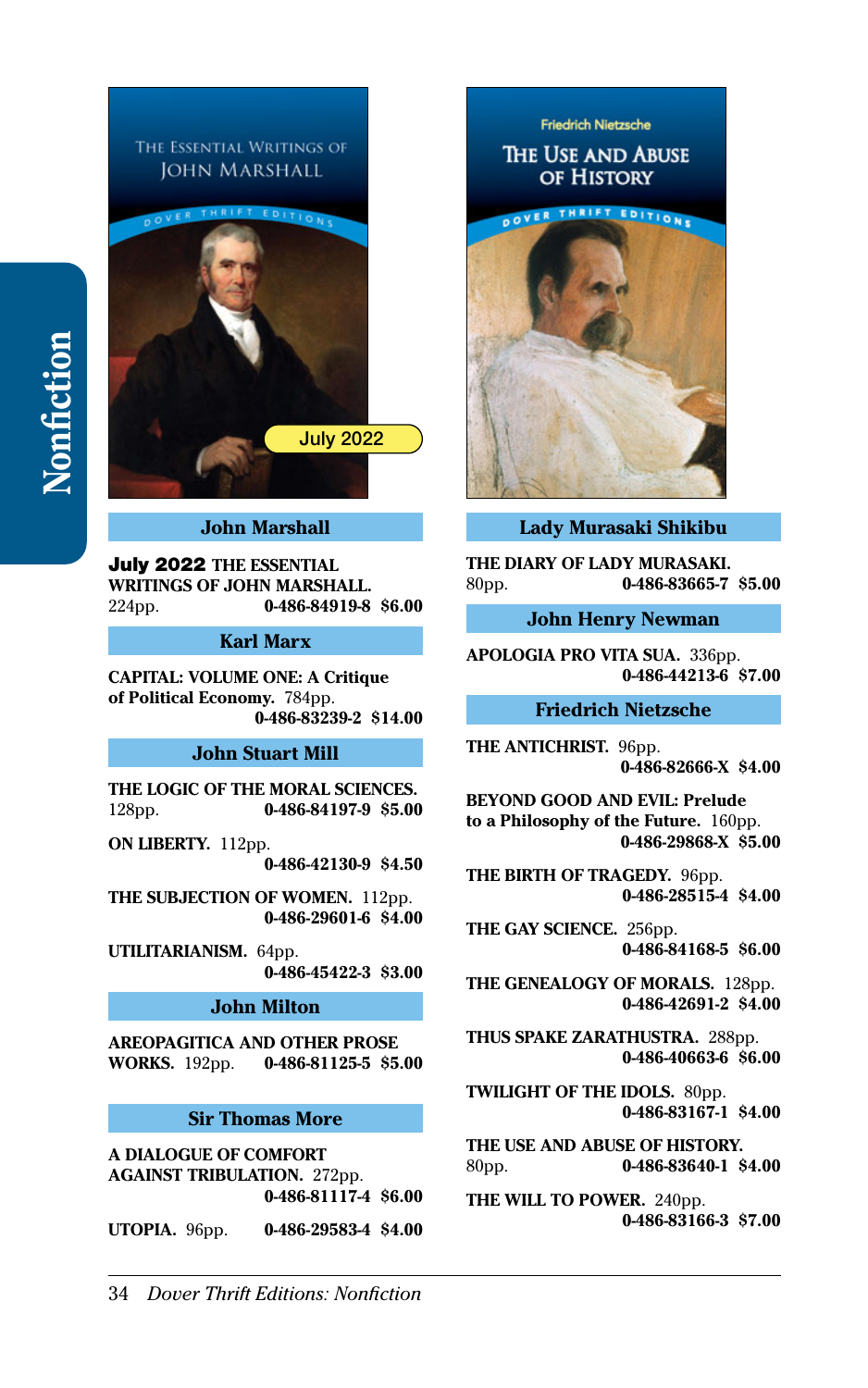

#### **Solomon Northup**

**TWELVE YEARS A SLAVE.**  7 illustrations. 352pp.

**[0-486-78962-4](http://store.doverpublications.com/0486789624.html) \$4.50**

**Thomas Paine**

**COMMON SENSE.** 64pp. **[0-486-29602-4](http://store.doverpublications.com/0486296024.html) \$3.00**

**RIGHTS OF MAN.** 208pp. **[0-486-40893-0](http://store.doverpublications.com/0486408930.html) \$5.00**

# **Blaise Pascal**

**PENSÉES.** 320pp. **[0-486-82150-1](http://store.doverpublications.com/0486821501.html) \$7.00**

#### **Plato**

**MENO.** 96pp. **[0-486-83178-7](http://store.doverpublications.com/0486831787.html) \$4.00**

**THE REPUBLIC.** 288pp.

**[0-486-41121-4](http://store.doverpublications.com/0486411214.html) \$6.00**

**SIX GREAT DIALOGUES: Apology, Crito, Phaedo, Phaedrus, Symposium, The Republic.** 480pp. **[0-486-45465-7](http://store.doverpublications.com/0486454657.html) \$7.00**

**SOPHIST AND STATESMAN: Two Dialogues.** 128pp. **[0-486-81344-4](http://store.doverpublications.com/0486813444.html) \$5.00**

**SYMPOSIUM AND PHAEDRUS. 96pp. [0-486-27798-4](http://store.doverpublications.com/0486277984.html) \$4.00**

**THEAETETUS.** 176pp. **[0-486-82553-1](http://store.doverpublications.com/0486825531.html) \$5.00**

**THE TRIAL AND DEATH OF SOCRATES: Four Dialogues.** 128pp. **[0-486-27066-1](http://store.doverpublications.com/0486270661.html) \$4.00**

Rainer Maria Rilke **LETTERS TO A YOUNG POET** 



**Thomas De Quincey**

**CONFESSIONS OF AN ENGLISH OPIUM EATER.** 80pp. **[0-486-28742-4](http://store.doverpublications.com/0486287424.html) \$3.00**

**SUSPIRIA DE PROFUNDIS.** 96pp. **[0-486-83712-2](http://store.doverpublications.com/0486837122.html) \$4.00**

#### **Rainer Maria Rilke**

**LETTERS TO A YOUNG POET.** 80pp. **[0-486-83185-X](http://store.doverpublications.com/048683185x.html) \$3.00**

# **William L. Riordon**

**PLUNKITT OF TAMMANY HALL: A Series of Very Plain Talks on Very Practical Politics.** 80pp. **[0-486-84193-6](http://store.doverpublications.com/0486841936.html) \$5.00**

#### **Franklin Delano Roosevelt**

**GREAT SPEECHES.** 176pp. **[0-486-40894-9](http://store.doverpublications.com/0486408949.html) \$4.00**

#### **Theodore Roosevelt**

**THE STRENUOUS LIFE: Essays and Addresses.** 160pp. **[0-486-47229-9](http://store.doverpublications.com/0486472299.html) \$5.00**

# **Jean-Jacques Rousseau**

**DISCOURSE ON THE ORIGIN OF INEQUALITY.** 64pp. **[0-486-43414-1](http://store.doverpublications.com/0486434141.html) \$3.00**

**ON THE SOCIAL CONTRACT.** 112pp. **[0-486-42692-0](http://store.doverpublications.com/0486426920.html) \$4.00**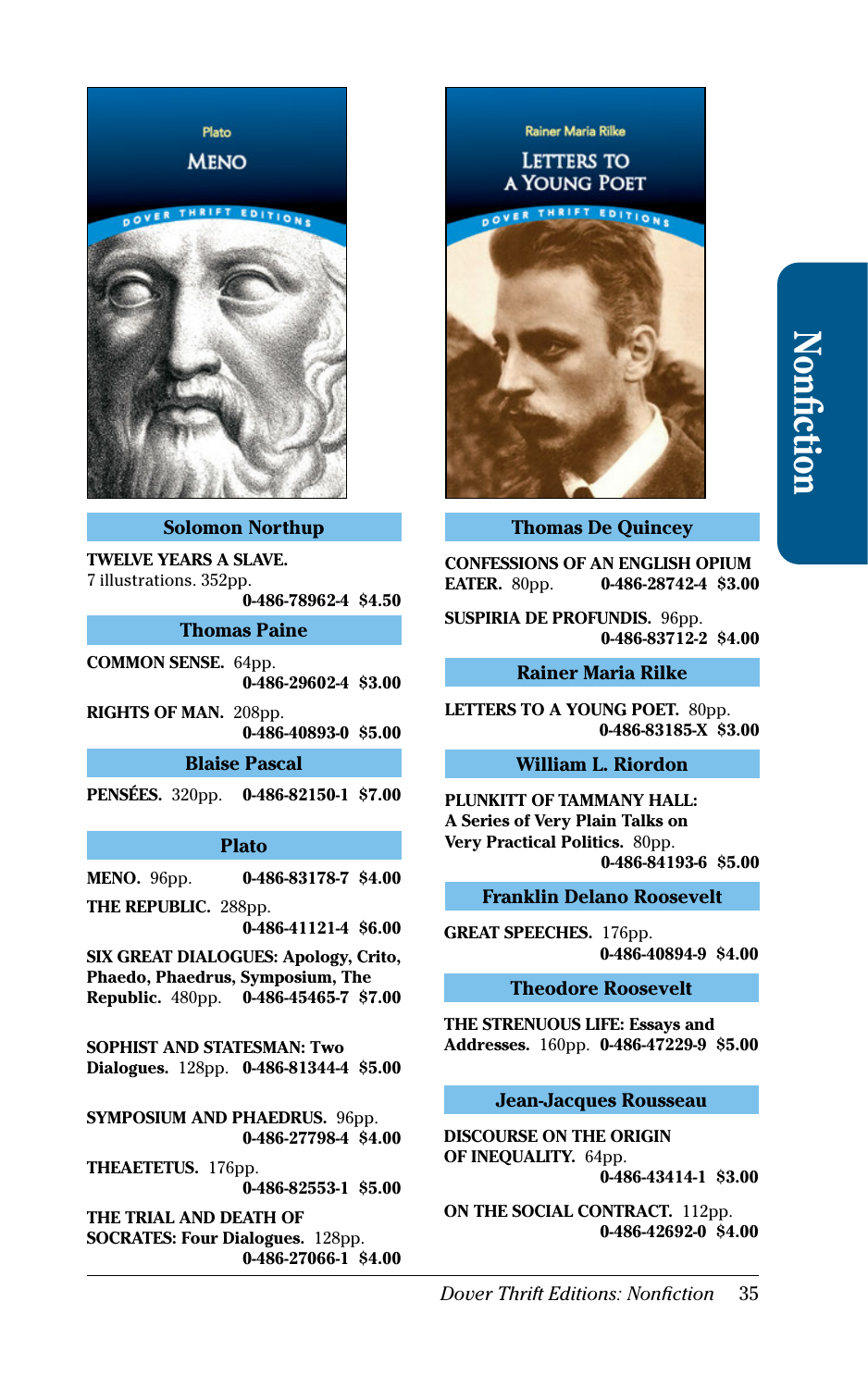

# **Mary Seacole**

**WONDERFUL ADVENTURES OF MRS SEACOLE IN MANY LANDS.** 160pp. **[0-486-83172-8](http://store.doverpublications.com/0486831728.html) \$7.00**

## **Lucius Annaeus Seneca**

**SENECA'S LETTERS FROM A STOIC.**  480pp. **[0-486-81124-7](http://store.doverpublications.com/0486811247.html) \$10.00**

#### **William Shakespeare**

**SHAKESPEARE: A Book of Quotations.** Over 500 quotes. 64pp. **[0-486-40435-8](http://store.doverpublications.com/0486404358.html) \$3.00**

**Sei Shonagon**

**THE PILLOW BOOK.** 80pp. **[0-486-83443-3](http://store.doverpublications.com/0486834433.html) \$5.00**

#### **Benedict de Spinoza**

**THE ETHICS.** 208pp.

**[0-486-82765-8](http://store.doverpublications.com/0486827658.html) \$6.00**

**St. Augustine**

**THE CONFESSIONS OF ST. AUGUSTINE.**  320pp. **[0-486-42466-9](http://store.doverpublications.com/0486424669.html) \$6.00**

**St. Francis of Assisi**

**THE LITTLE FLOWERS OF SAINT FRANCIS.** 176pp. **[0-486-43186-X](http://store.doverpublications.com/048643186x.html) \$5.00**



**St. John of the Cross**

**DARK NIGHT OF THE SOUL.** 128pp. **[0-486-42693-9](http://store.doverpublications.com/0486426939.html) \$5.00**

## **St. Teresa of Avila**

**INTERIOR CASTLE.** 176pp. **[0-486-46145-9](http://store.doverpublications.com/0486461459.html) \$5.00**

**THE WAY OF PERFECTION.** 288pp. **[0-486-48451-3](http://store.doverpublications.com/0486484513.html) \$6.00**

## **Robert Louis Stevenson**

**TRAVELS WITH A DONKEY IN THE CÉVENNES: and Other Travel Writings.**  240pp. **[0-486-82931-6](http://store.doverpublications.com/0486829316.html) \$6.00**

#### **Suetonius**

**THE TWELVE CAESARS.** 656pp. **[0-486-82219-2](http://store.doverpublications.com/0486822192.html) \$12.00**

# **Jonathan Swift**

**A MODEST PROPOSAL AND OTHER SATIRICAL WORKS.** 5 short works. 64pp. **[0-486-28759-9](http://store.doverpublications.com/0486287599.html) \$3.00**

## **Nikola Tesla**

**MY INVENTIONS AND OTHER WRITING AND LECTURES.** 384pp. **[0-486-84575-3](http://store.doverpublications.com/0486845753.html) \$8.00**

#### **Thomas à Kempis**

**THE IMITATION OF CHRIST.** 160pp. **[0-486-43185-1](http://store.doverpublications.com/0486431851.html) \$5.00**